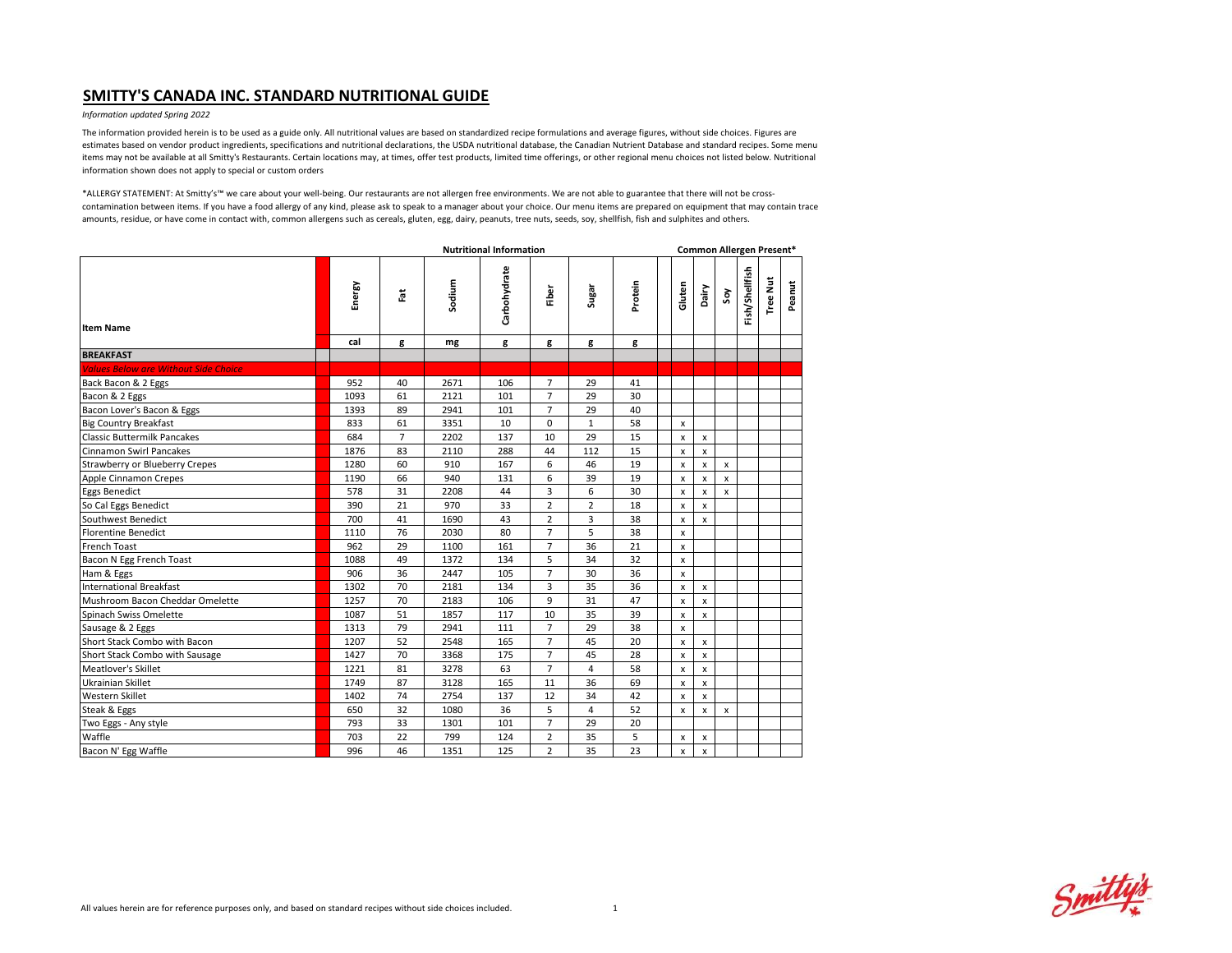### *Information updated Spring 2022*

The information provided herein is to be used as a guide only. All nutritional values are based on standardized recipe formulations and average figures, without side choices. Figures are estimates based on vendor product ingredients, specifications and nutritional declarations, the USDA nutritional database, the Canadian Nutrient Database and standard recipes. Some menu items may not be available at all Smitty's Restaurants. Certain locations may, at times, offer test products, limited time offerings, or other regional menu choices not listed below. Nutritional information shown does not apply to special or custom orders

|                                             | <b>Nutritional Information</b> |                |        |                |                |                |                |  |                    |                           |              |                | Common Allergen Present* |              |
|---------------------------------------------|--------------------------------|----------------|--------|----------------|----------------|----------------|----------------|--|--------------------|---------------------------|--------------|----------------|--------------------------|--------------|
| <b>Item Name</b>                            | Energy                         | Ĭ              | Sodium | Carbohydrate   | Fiber          | Sugar          | Protein        |  | Gluten             | Dairy                     | ξ            | Fish/Shellfish | <b>Tree Nut</b>          | Peanut       |
|                                             | cal                            | g              | mg     | g              | g              | g              | g              |  |                    |                           |              |                |                          |              |
| <b>SHAREABLES</b>                           |                                |                |        |                |                |                |                |  |                    |                           |              |                |                          |              |
| Chicken Wings - Plain                       | 109                            | 10             | 15     | $\mathbf 0$    | $\mathbf 0$    | $\mathbf 0$    | 5              |  | x                  |                           | x            |                |                          |              |
| Mozzarella Sticks                           | 709                            | 48             | 2831   | 44             | $\overline{2}$ | 5              | 25             |  | $\mathsf{x}$       | $\mathsf{x}$              | $\mathsf{x}$ |                |                          |              |
| Nachos (includes 1 sour cream & 1 salsa)    | 1276                           | 62             | 2104   | 141            | 21             | 13             | 47             |  |                    | x                         |              |                |                          |              |
| Portion-Salsa                               | 21                             | 0              | 544    | $\overline{4}$ | $\mathbf{1}$   | 3              | $\mathbf{1}$   |  |                    |                           |              |                |                          |              |
| Portion- Sour Cream                         | 100                            | 9              | 60     | 4              | $\mathbf 0$    | 4              | $\overline{2}$ |  |                    | x                         |              |                |                          |              |
| <b>Onion Rings</b>                          | 592                            | $\overline{7}$ | 874    | 119            | 8              | 18             | 13             |  | $\pmb{\times}$     | x                         |              |                |                          |              |
| Poutine                                     | 725                            | 34             | 2023   | 88             | $\overline{7}$ | $\Omega$       | 17             |  | $\mathsf{x}$       | $\mathsf{x}$              |              |                |                          |              |
| Smitty's French Fries                       | 404                            | 19             | 975    | 54             | 5              | $\Omega$       | 5              |  |                    |                           |              |                |                          | <b>Ca</b>    |
| Roasted Cauliflower & Artichoke Dip         | 1010                           | 77             | 3050   | 44             | $\overline{2}$ | 8              | 25             |  | $\pmb{\times}$     | x                         | $\mathsf{x}$ |                |                          |              |
| <b>Sweet Potato Fries</b>                   | 826                            | 42             | 1471   | 106            | 4              | 35             | 5              |  | ÷                  |                           |              | ÷              |                          | $\mathbb{Z}$ |
| <b>SALADS</b>                               |                                |                |        |                |                |                |                |  |                    |                           |              |                |                          |              |
| Chicken Caesar Salad                        | 730                            | 47             | 1484   | 39             | 4              | $\overline{2}$ | 41             |  | $\pmb{\mathsf{x}}$ | x                         |              |                |                          |              |
| Cobb Salad                                  | 590                            | 36             | 1240   | 10             | 3              | $\overline{4}$ | 56             |  |                    | $\mathsf{x}$              | x            |                |                          |              |
| Mediterranean Salad                         | 660                            | 36             | 610    | 72             | 16             | 35             | 16             |  |                    | $\boldsymbol{\mathsf{x}}$ | x            |                |                          | ×.           |
| <b>CLASSIC HANDHELDS</b>                    |                                |                |        |                |                |                |                |  |                    |                           |              |                |                          |              |
| <b>Values Below are Without Side Choice</b> |                                |                |        |                |                |                |                |  |                    |                           |              |                |                          |              |
| Bacon Cheeseburger                          | 895                            | 66             | 1838   | 43             | $\overline{2}$ | $\overline{7}$ | 49             |  | x                  | x                         |              |                |                          |              |
| <b>Classic Burger</b>                       | 661                            | 45             | 1198   | 43             | $\overline{2}$ | $\overline{7}$ | 37             |  | $\pmb{\times}$     | x                         |              |                |                          |              |
| Crunchy Chicken Burger                      | 630                            | 27             | 720    | 40             | $\mathbf{1}$   | 6              | 55             |  | $\pmb{\times}$     | x                         |              |                |                          |              |
| Great Canadian Burger                       | 1047                           | 66             | 2523   | 82             | $\overline{2}$ | 27             | 51             |  | x                  | x                         |              |                |                          |              |
| Honey BBQ Burger                            | 1046                           | 66             | 2239   | 79             | 3              | 26             | 51             |  | $\mathsf{x}$       | $\mathsf{x}$              |              |                |                          |              |
| Plant Based Burger - Veggie Black Bean      | 380                            | 13             | 770    | 55             | 5              | 8              | 13             |  | $\mathsf{x}$       |                           | x            |                |                          |              |
| Caiun Chicken Cheddar Sandwich              | 1070                           | 76             | 1760   | 42             | $\mathbf{1}$   | $\overline{7}$ | 58             |  | $\pmb{\times}$     | x                         |              |                |                          |              |
| <b>Steak Sandwich</b>                       | 760                            | 53             | 2000   | 40             | 4              | 5              | 33             |  | $\mathsf{x}$       | x                         | x            |                |                          |              |
| Ultimate Mozza Burger                       | 1170                           | 84             | 2494   | 64             | $\overline{4}$ | 8              | 56             |  | $\mathsf{x}$       | x                         |              |                |                          |              |
| <b>Chicken Fingers</b>                      | 372                            | 25             | 795    | 15             | $\overline{2}$ | $\Omega$       | 28             |  | x                  | X                         | x            |                |                          |              |
| Chicken Quesadilla                          | 830                            | 33             | 2060   | 81             | 5              | $\overline{7}$ | 49             |  | $\mathsf{x}$       | $\mathsf{x}$              |              |                |                          |              |
| Clubhouse                                   | 763                            | 39             | 1550   | 70             | 8              | 10             | 27             |  | $\pmb{\times}$     |                           |              |                |                          |              |
| Clubhouse 1/2                               | 389                            | 23             | 789    | 25             | 3              | $\overline{4}$ | 20             |  | $\pmb{\times}$     |                           |              |                |                          |              |
| Philly Cheese Melt                          | 1020                           | 41             | 1870   | 76             | 5              | 6              | 84             |  | $\mathsf{x}$       | $\times$                  |              |                |                          |              |
| Roast Beef Dip                              | 1020                           | 54             | 2070   | 71             | $\overline{4}$ | 3              | 58             |  | $\mathsf{x}$       | x                         |              |                |                          |              |
| Roast Beef Dip 1/2                          | 492                            | 13             | 775    | 61             | 4              | 5              | 31             |  | $\mathsf{x}$       | $\mathsf{x}$              |              |                |                          |              |

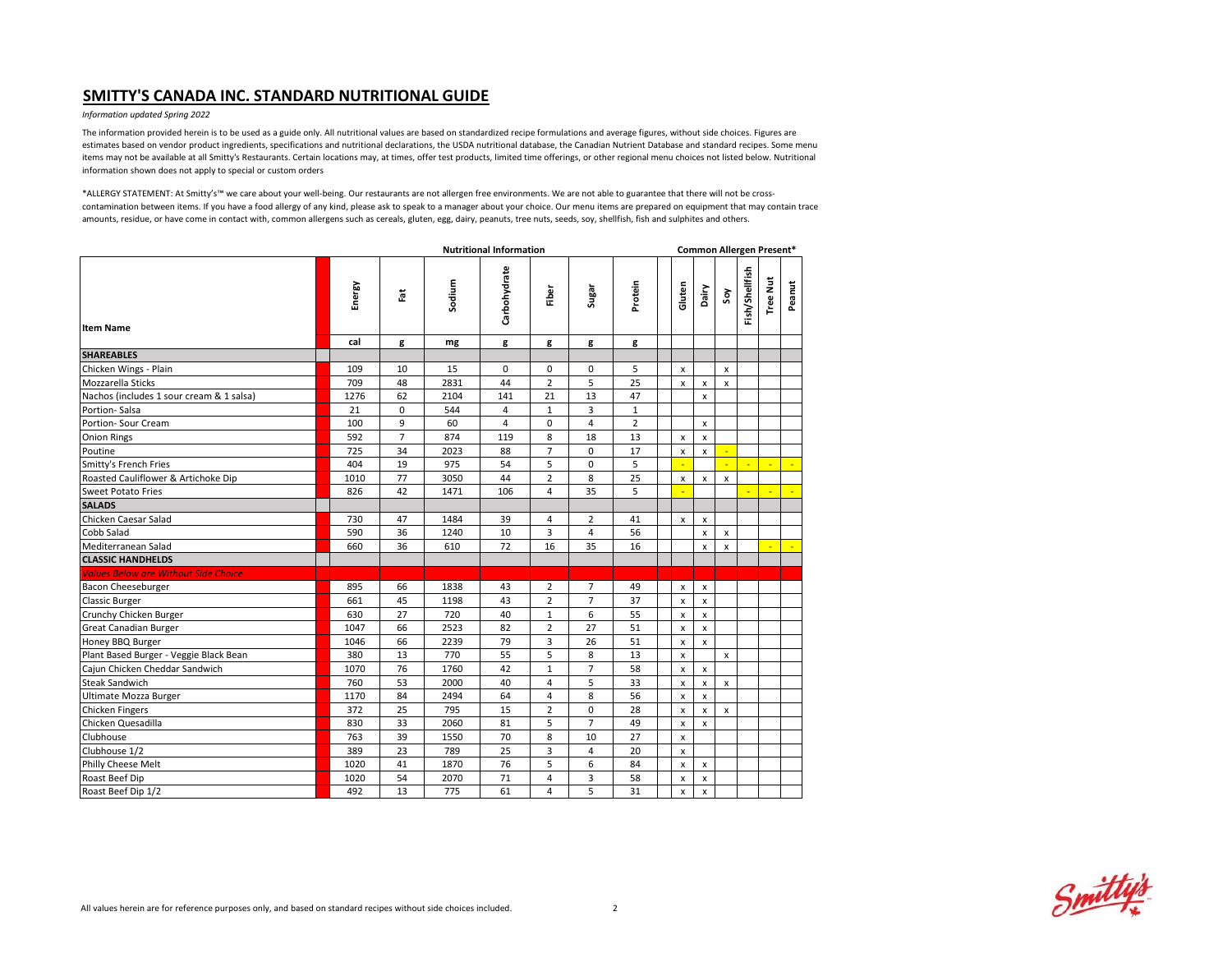#### *Information updated Spring 2022*

The information provided herein is to be used as a guide only. All nutritional values are based on standardized recipe formulations and average figures, without side choices. Figures are estimates based on vendor product ingredients, specifications and nutritional declarations, the USDA nutritional database, the Canadian Nutrient Database and standard recipes. Some menu items may not be available at all Smitty's Restaurants. Certain locations may, at times, offer test products, limited time offerings, or other regional menu choices not listed below. Nutritional information shown does not apply to special or custom orders

|                                             | <b>Nutritional Information</b> |          |        |                |                |                |                |                    | Common Allergen Present*  |                           |                |                 |              |  |  |  |
|---------------------------------------------|--------------------------------|----------|--------|----------------|----------------|----------------|----------------|--------------------|---------------------------|---------------------------|----------------|-----------------|--------------|--|--|--|
| <b>Item Name</b>                            | Energy                         | Ĭã       | Sodium | Carbohydrate   | Fiber          | Sugar          | Protein        | Gluten             | Dairy                     | Soy                       | Fish/Shellfish | <b>Tree Nut</b> | Peanut       |  |  |  |
|                                             | cal                            | g        | mg     | g              | g              | g              | g              |                    |                           |                           |                |                 |              |  |  |  |
| <b>MAINS</b>                                |                                |          |        |                |                |                |                |                    |                           |                           |                |                 |              |  |  |  |
| <b>Values Below are Without Side Choice</b> |                                |          |        |                |                |                |                |                    |                           |                           |                |                 |              |  |  |  |
| Veal Cutlet                                 | 245                            | 10       | 1019   | 24             | $\mathbf 1$    | 6              | 17             | x                  | u,                        | $\mathbb{Z}$              |                |                 |              |  |  |  |
| Grilled Citrus Herb Chicken                 | 610                            | 25       | 910    | 24             | 3              | $\overline{4}$ | 66             | $\pmb{\times}$     | $\mathsf{x}$              |                           |                |                 |              |  |  |  |
| Fish & Chips - 1 Piece                      | 263                            | 14       | 439    | 17             | $1\,$          | 0              | 16             | x                  |                           |                           | x              |                 |              |  |  |  |
| Fish & Chips - 2 Piece                      | 496                            | 28       | 748    | 27             | $\mathbf 1$    | $\mathbf{1}$   | 31             | x                  |                           |                           | $\mathsf{x}$   |                 |              |  |  |  |
| Home-Style Turkey Dinner                    | 370                            | 10       | 1175   | 32             | $\overline{4}$ | 5              | 39             | $\mathsf{x}$       | $\boldsymbol{\mathsf{x}}$ | $\boldsymbol{\mathsf{x}}$ |                |                 |              |  |  |  |
| <b>Cranberry Sauce Portion</b>              | 105                            | $\Omega$ | 20     | 27             | $\mathbf{1}$   | 26             | $\Omega$       |                    |                           |                           |                |                 |              |  |  |  |
| Fettuccine Alfredo                          | 780                            | 48       | 1430   | 50             | $\overline{2}$ | $\overline{7}$ | 47             | x                  | $\mathsf{x}$              |                           |                |                 |              |  |  |  |
| Roast Beef Dinner                           | 557                            | 16       | 566    | 4              | $\mathbf 0$    | $\Omega$       | 94             | $\mathsf{x}$       |                           |                           |                |                 |              |  |  |  |
| Salisbury Steak                             | 459                            | 40       | 1120   | 9              | $\mathbf{1}$   | $\overline{2}$ | 33             | x                  | $\mathsf{x}$              |                           |                |                 |              |  |  |  |
| New York Steak Dinner                       | 481                            | 31       | 430    | 0              | $\mathbf 0$    | $\mathbf 0$    | 49             | $\pmb{\times}$     |                           |                           |                |                 |              |  |  |  |
| Salmon Dinner                               | 110                            | 54       | 330    | 0              | $\mathbf 0$    | $\Omega$       | 21             |                    |                           |                           | $\mathsf{x}$   |                 |              |  |  |  |
| <b>KID'S MENU</b>                           |                                |          |        |                |                |                |                |                    |                           |                           |                |                 |              |  |  |  |
| Big Brekkie with Pancakes                   | 460                            | 15       | 1283   | 63             | 5              | 14             | 15             | $\pmb{\mathsf{x}}$ | $\boldsymbol{\mathsf{x}}$ |                           |                |                 |              |  |  |  |
| Kid's Burger                                | 426                            | 46       | 604    | 28             | $\mathbf 1$    | $\overline{2}$ | 25             | $\mathsf{x}$       |                           |                           |                |                 |              |  |  |  |
| Cheesy Pizza                                | 350                            | 13       | 740    | 43             | $\overline{2}$ | $\overline{2}$ | 13             | $\pmb{\mathsf{x}}$ | $\pmb{\chi}$              |                           |                |                 |              |  |  |  |
| Fettuccine Alfredo                          | 520                            | 25       | 44     | 55             | 3              | $\overline{4}$ | 17             | x                  | $\mathsf{x}$              |                           |                |                 |              |  |  |  |
| Dino Nuggets                                | 225                            | 10       | 425    | 16             | $\mathbf 0$    | 3              | 14             | $\pmb{\times}$     | x                         |                           |                |                 |              |  |  |  |
| French Toast                                | 425                            | 14       | 726    | 59             | 5              | 15             | 10             | $\pmb{\mathsf{x}}$ | $\boldsymbol{\mathsf{x}}$ |                           |                |                 |              |  |  |  |
| <b>Grilled Cheese</b>                       | 407                            | 20       | 771    | 42             | $\overline{4}$ | $\overline{4}$ | 11             | $\pmb{\times}$     | $\pmb{\times}$            |                           |                |                 |              |  |  |  |
| <b>Happy Cakes</b>                          | 485                            | 10       | 979    | 87             | $\overline{4}$ | 37             | $\overline{7}$ | $\pmb{\times}$     | $\pmb{\times}$            |                           |                |                 |              |  |  |  |
| Side Choice- Kid's Poutine                  | 190                            | 14       | 577    | $\overline{7}$ | $\mathsf 0$    | $\overline{2}$ | 8              |                    | $\pmb{\times}$            | ÷.                        |                |                 |              |  |  |  |
| Kid's Dessert - Oreo                        | 100                            | 5        | 85     | 16             | $\mathbf 0$    | 9              | $\mathbf{1}$   | x                  | $\mathsf{x}$              |                           |                |                 |              |  |  |  |
| Kid's Dessert - Oreo Sundae                 | 320                            | 10       | 129    | 50             | $\mathbf 0$    | 37             | $\overline{2}$ | x                  | $\mathsf{x}$              |                           |                |                 |              |  |  |  |
| <b>DESSERT</b>                              |                                |          |        |                |                |                |                |                    |                           |                           |                |                 |              |  |  |  |
| Apple Pie Slice                             | 500                            | 20       | 431    | 77             | $\overline{2}$ | 41             | $\overline{7}$ | x                  | $\pmb{\chi}$              |                           |                |                 |              |  |  |  |
| Carrot Cake Slice                           | 700                            | 44       | 370    | 72             | 3              | 52             | $\overline{7}$ | $\pmb{\times}$     | $\mathsf{x}$              |                           |                |                 |              |  |  |  |
| Cheesecake Slice                            | 700                            | 43       | 470    | 67             | $1\,$          | 51             | 13             | $\pmb{\mathsf{x}}$ | $\mathsf{x}$              |                           |                |                 |              |  |  |  |
| Mini Donuts                                 | 640                            | 34       | 150    | 79             | 3              | 60             | 6              | $\pmb{\times}$     | x                         |                           |                | x               | $\mathbf{u}$ |  |  |  |
| Milkshake                                   | 721                            | 29       | 313    | 78             | 0              | 62             | 8              |                    | $\pmb{\times}$            |                           |                |                 |              |  |  |  |
| A la mode (1 scoop)                         | 140                            | 5        | 64     | 16             | $\mathbf 0$    | 12             | $\mathbf{1}$   |                    | $\pmb{\times}$            |                           |                |                 |              |  |  |  |
| A la mode (2 scoops)                        | 280                            | 10       | 128    | 32             | $\Omega$       | 24             | $\overline{2}$ |                    | $\mathsf{x}$              |                           |                |                 |              |  |  |  |

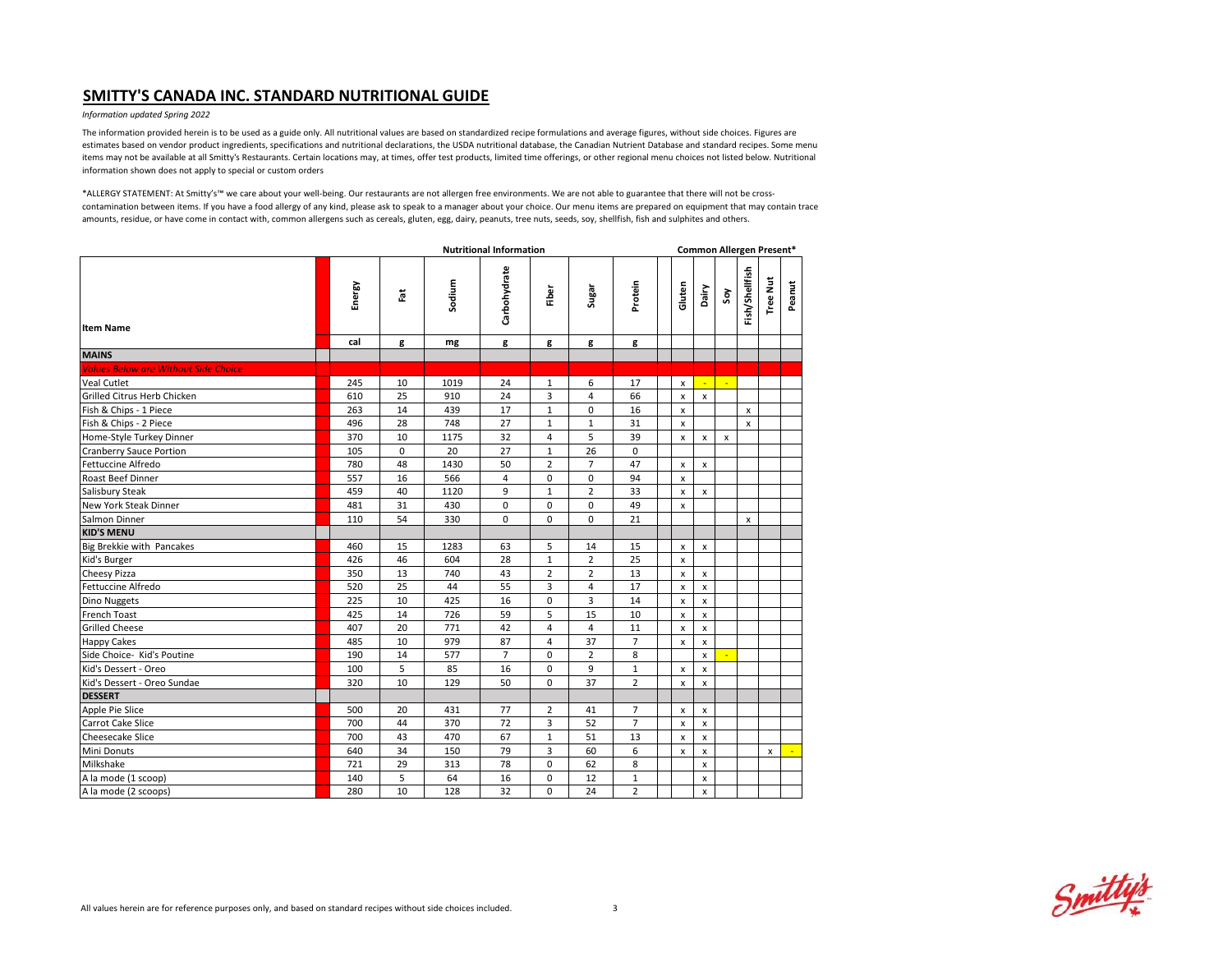#### *Information updated Spring 2022*

The information provided herein is to be used as a guide only. All nutritional values are based on standardized recipe formulations and average figures, without side choices. Figures are estimates based on vendor product ingredients, specifications and nutritional declarations, the USDA nutritional database, the Canadian Nutrient Database and standard recipes. Some menu items may not be available at all Smitty's Restaurants. Certain locations may, at times, offer test products, limited time offerings, or other regional menu choices not listed below. Nutritional information shown does not apply to special or custom orders

|                                      | <b>Nutritional Information</b> |                |        |              |                |                |                |  |                     | Common Allergen Present* |                  |                |                 |        |  |  |  |  |  |
|--------------------------------------|--------------------------------|----------------|--------|--------------|----------------|----------------|----------------|--|---------------------|--------------------------|------------------|----------------|-----------------|--------|--|--|--|--|--|
| <b>Item Name</b>                     | Energy                         | Fat            | Sodium | Carbohydrate | Fiber          | Sugar          | Protein        |  | Gluten<br>Dairy     |                          | Soy              | Fish/Shellfish | <b>Tree Nut</b> | Peanut |  |  |  |  |  |
|                                      | cal                            | g              | mg     | g            | g              | g              | g              |  |                     |                          |                  |                |                 |        |  |  |  |  |  |
| <b>SIDE CHOICES</b>                  |                                |                |        |              |                |                |                |  |                     |                          |                  |                |                 |        |  |  |  |  |  |
| <b>Back Bacon 4 Slices</b>           | 159                            | $\overline{7}$ | 2529   | 5            | $\mathbf 0$    | $\mathbf 0$    | 22             |  |                     |                          |                  |                |                 |        |  |  |  |  |  |
| Bacon 4 Slices                       | 300                            | 28             | 820    | $\mathbf 0$  | $\mathbf 0$    | 0              | 10             |  |                     |                          |                  |                |                 |        |  |  |  |  |  |
| Basmati Rice Side                    | 260                            | $\overline{2}$ | 200    | 53           | $\mathbf 0$    | 0              | $\overline{7}$ |  |                     |                          |                  |                |                 |        |  |  |  |  |  |
| Caesar Salad                         | 232                            | 19             | 467    | 9            | $\overline{2}$ | $\mathbf{1}$   | 5              |  | $\mathsf{x}$<br>x   |                          |                  |                |                 |        |  |  |  |  |  |
| Side Lemon-Herb Mixed Green Salad    | 170                            | 12             | 220    | 14           | 3              | $\overline{7}$ | $\overline{2}$ |  | x                   |                          | x                |                |                 | $\sim$ |  |  |  |  |  |
| Side French Fries                    | 300                            | 8              | 610    | 34           | 3              | $\mathbf 0$    | 3              |  |                     |                          |                  |                |                 | ÷      |  |  |  |  |  |
| Egg                                  | 72                             | 5              | 71     | $\Omega$     | $\mathbf 0$    | $\Omega$       | 6              |  |                     |                          |                  |                |                 |        |  |  |  |  |  |
| <b>Fresh Fruit</b>                   | 80                             | $\mathbf 0$    | 12     | 20           | $\overline{2}$ | 16             | $\mathbf{1}$   |  |                     |                          |                  |                |                 |        |  |  |  |  |  |
| Ham 2 Slices                         | 113                            | 3              | 1145   | 3            | $\mathbf 0$    | $\mathbf{1}$   | 16             |  |                     |                          |                  |                |                 |        |  |  |  |  |  |
| Hash Browns Golden Chunky            | 480                            | 21             | 802    | 66           | 6              | 5              | $\overline{7}$ |  | x                   |                          |                  |                |                 |        |  |  |  |  |  |
| Hash Browns Shredded                 | 273                            | 11             | 481    | 40           | $\overline{4}$ | 3              | 4              |  |                     |                          |                  |                |                 |        |  |  |  |  |  |
| Add Breakfast Poutine to Hash Browns | 765                            | 46             | 1379   | 73           | 6              | $\overline{7}$ | 16             |  | $\pmb{\times}$<br>x |                          | $\boldsymbol{x}$ |                |                 |        |  |  |  |  |  |
| Mashed Potatoes with Gravy           | 222                            | 6              | 1315   | 36           | 3              | $\mathbf{1}$   | 6              |  | $\pmb{\times}$<br>x |                          |                  |                |                 |        |  |  |  |  |  |
| <b>Onion Rings</b>                   | 296                            | $\overline{4}$ | 437    | 60           | $\overline{4}$ | 9              | 6              |  | $\pmb{\times}$<br>x |                          |                  |                |                 |        |  |  |  |  |  |
| Poutine                              | 369                            | 16             | 1289   | 47           | 3              | 0              | 9              |  | x<br>x              |                          |                  |                |                 |        |  |  |  |  |  |
| Sausage 4 Slices                     | 520                            | 46             | 1640   | 10           | $\mathbf 0$    | 0              | 18             |  | x                   |                          |                  |                |                 |        |  |  |  |  |  |
| <b>Sweet Potato Fries</b>            | 399                            | 18             | 544    | 57           | $\overline{2}$ | 18             | $\overline{3}$ |  |                     |                          |                  |                |                 |        |  |  |  |  |  |
| Toast and Jam                        | 403                            | 13             | 545    | 62           | $\overline{4}$ | 24             | 4              |  | x                   |                          |                  |                |                 |        |  |  |  |  |  |
| Tomatoes                             | 20                             | $\mathbf 0$    | 6      | 4            | $1\,$          | 3              | $\mathbf{1}$   |  |                     |                          |                  |                |                 |        |  |  |  |  |  |
| Yogurt Cup                           | 140                            | $\Omega$       | 85     | 28           | $\mathbf 0$    | 25             | 6              |  | x                   |                          |                  |                |                 |        |  |  |  |  |  |